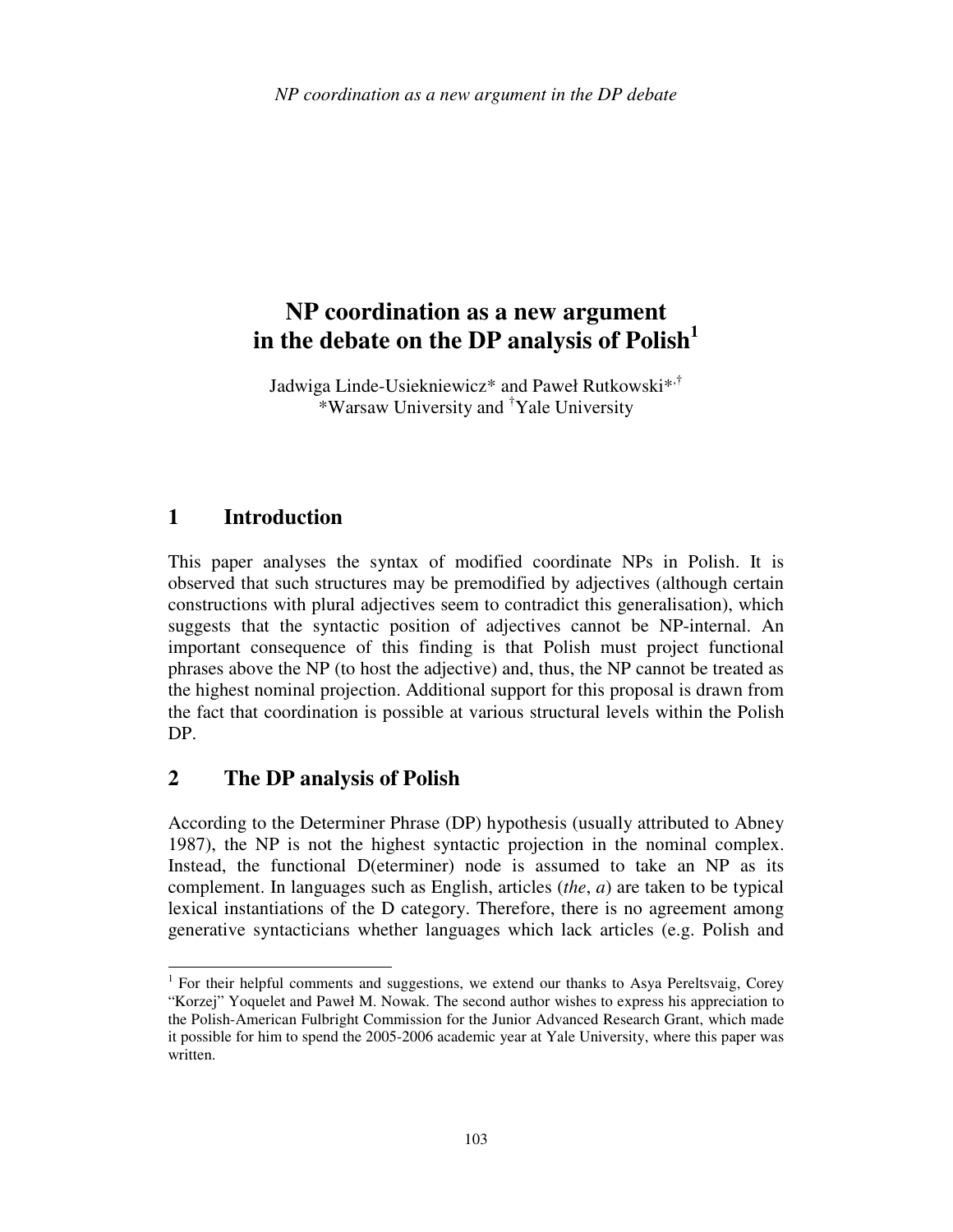most other Slavic languages, apart from Bulgarian and Macedonian) should also be analysed in terms of the DP hypothesis. If the DP hypothesis is assumed, it must be claimed that the D node must remain empty in most syntactic configurations:



Researchers such as Zlatić (1997) or Willim (2000) argue that there is no evidence for the DP layer in the articleless Slavic languages. On the other hand, Progovac (1998), points out that the D node may be occupied by personal pronouns in Serbo-Croatian. Rutkowski (2002) follows this line of reasoning and uses Progovac's (1998) word order (noun/pronoun asymmetry) test to demonstrate that Polish should also be analysed according to the DP hypothesis. He discusses examples such as the following:

- (2a) [*Sam Cezary*] *odwiedził nas wczoraj.* alone Cezary visited us yesterday 'Cezary himself visited us yesterday.'
- (2b) [*On sam*] *odwiedził nas wczoraj.* he alone visited us yesterday 'He himself visited us yesterday.'
- (3a) [*Wszyscy lingwi*ś*ci*] *odwiedzili nas wczoraj.* all linguists visited us yesterday 'All linguists visited us yesterday.'
- (3b) [*Oni wszyscy*] *odwiedzili nas wczoraj.* they all visited us yesterday 'All of them visited us yesterday.'
- (4a) [*Trzej lingwi*ś*ci*] *odwiedzili nas wczoraj.* three linguists visited us yesterday 'Three linguists visited us yesterday.'
- (4b) [*Oni trzej*] *odwiedzili nas wczoraj.* they three visited us yesterday 'Three of them visited us yesterday.'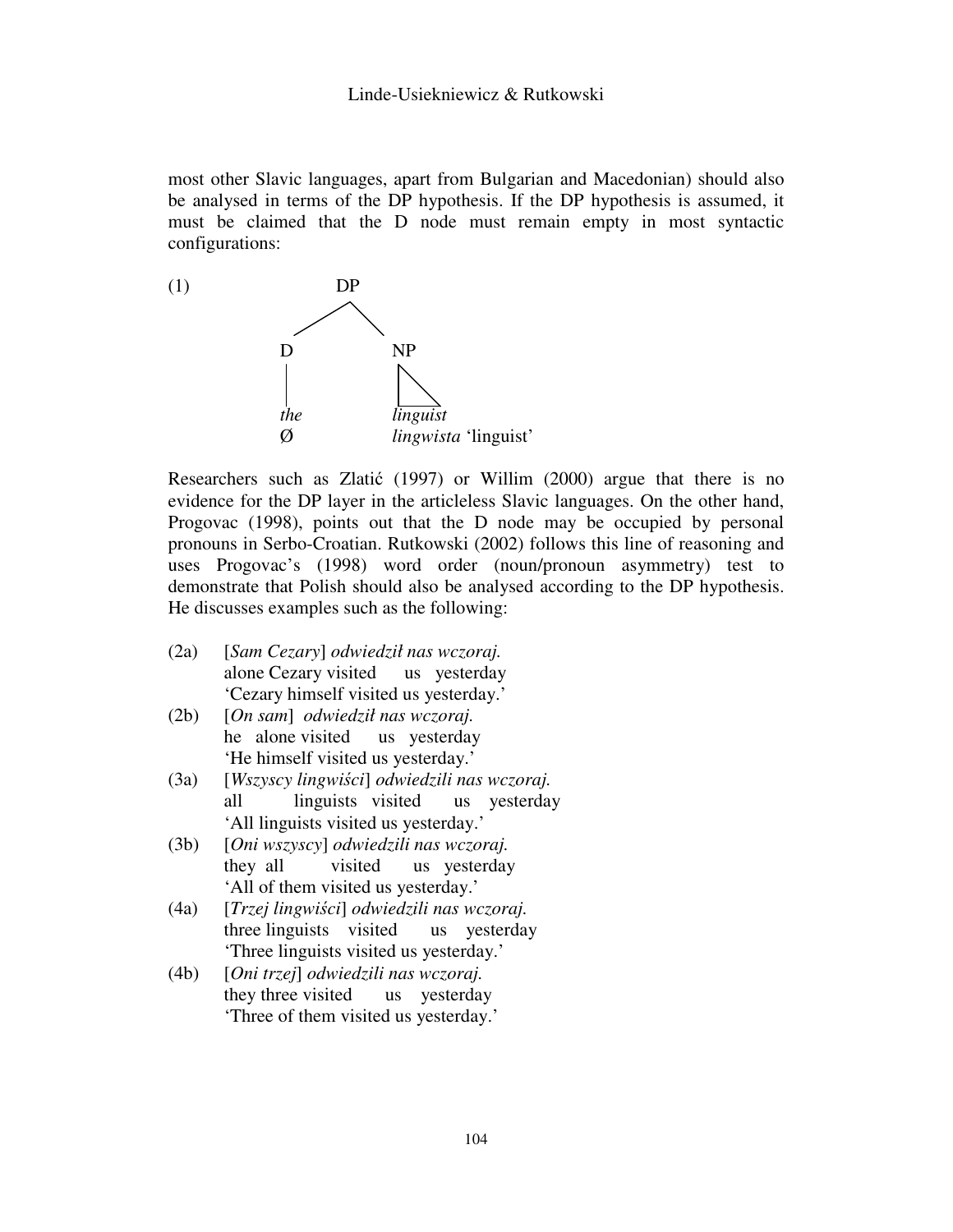In the above pairs of sentences, modifiers, including adjectives (2a-b), numerals (3a-b) and quantifiers (4a-b), precede nouns but follow personal pronouns. Progovac (1998) proposes that personal pronouns are base generated in N and then raised to D for referential reasons (see also Cardinaletti 1994). If D is taken to be the surface position of the Polish personal pronoun, the word order asymmetries shown in (2-4) find a principled explanation: the pronoun must precede its modifiers (such as adjectives or numerals) because they are generated below the DP level (arguably in a functional projection above NP):



In this way, Polish pronouns differ from nouns in terms of their syntactic placement. As shown above, there are many expressions in which pronouns are followed by modifiers such as adjectives, numerals or quantifiers, whereas nouns are always preceded by them. This asymmetry can be accounted for under a DP analysis of Polish nominal expressions.

### **3 Boškovi**ć **(2005): AP over NP vs. NP over AP**

Presenting an alternative account, Bošković (2005) argues against the DP analysis of the articleless Slavic languages and links his analysis to the phenomenon of left branch extraction (LBE), which he illustrates with the following examples from Serbo-Croatian and Latin (see also Ross 1967, Uriagereka 1988, Corver 1992):

Serbo-Croatian:

(6a) Č*ijeg*<sup>i</sup> *si vidio* [t<sup>i</sup> *oca*]*?* whose AUX-2SG seen father 'Whose father did you see?'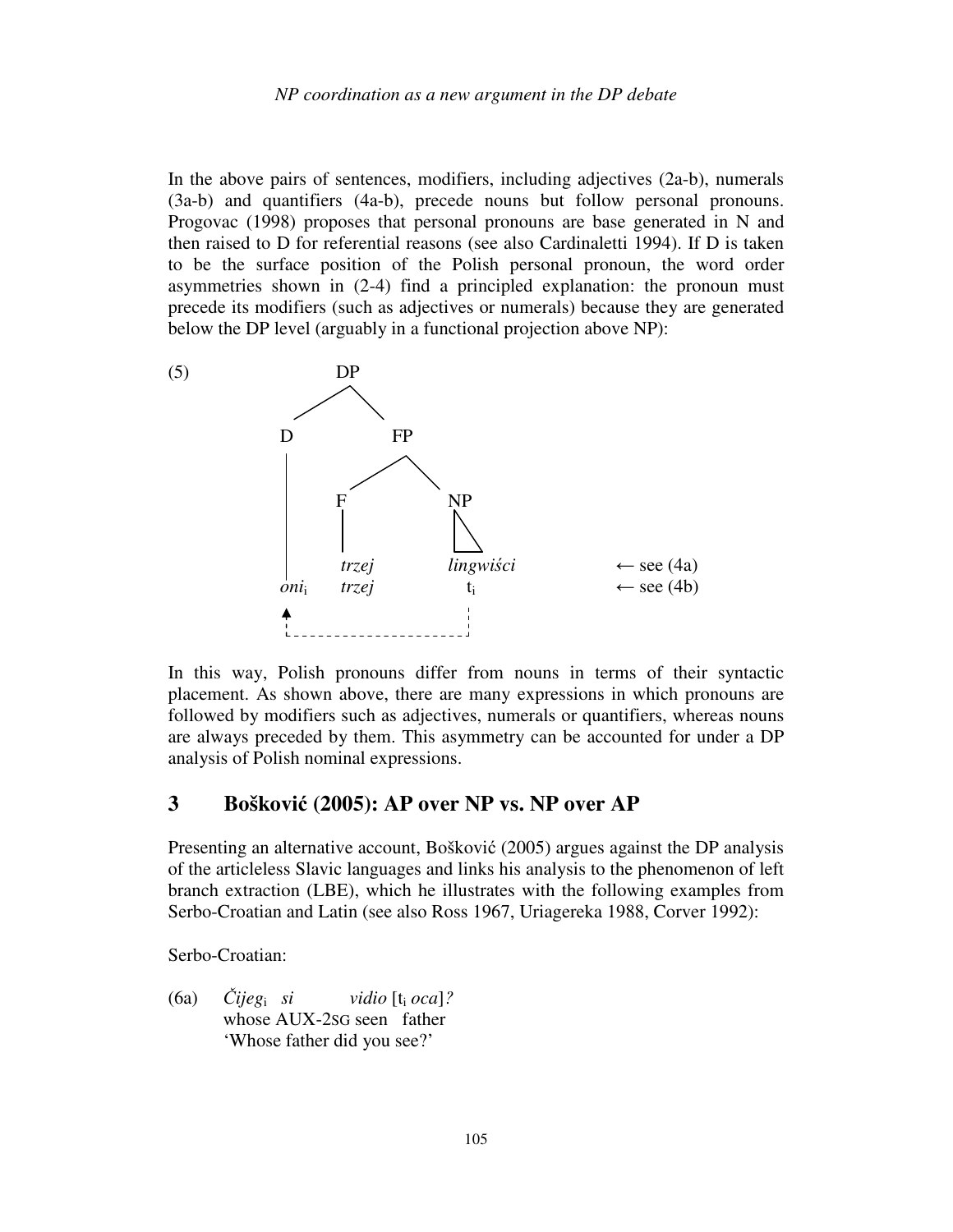- (6b) *Ta*i *je vidio* [t<sup>i</sup> *kola*]. that AUX-3SG seen car 'That car, he saw.'
- (6c) *Lijepe*<sup>i</sup> *je vidio* [t<sup>i</sup> *ku*ć*e*]. beautiful AUX-3SG seen houses 'Beautiful houses, he saw.'
- (6d) *Koliko*<sup>i</sup> *je zaradila* [t<sup>i</sup> *novca*]*?*  how-much AUX-3SG earned money 'How much money did she earn?'

Latin:

- (7a) *Cuiam*<sup>i</sup> *amat Cicero* [t<sup>i</sup> *puellam*]*?* whose loves Cicero girl 'Whose girl does Cicero love?'
- (7b) *Quales*<sup>i</sup> *Cicero amat* [t<sup>i</sup> *puellas*]*?* what-kind-of Cicero loves girls 'What kind of girls does Cicero love?'

As shown above, in languages such as Serbo-Croatian and Latin, pronominal modifiers are allowed to be extracted from the nominal expression and moved to a focal position, located at the left periphery of the sentence. This extraction operation is not grammatical in English or Bulgarian:

English:

| (8a) | *Whose <sub>i</sub> did you see [t <sub>i</sub> father]?      | $\leftarrow$ compare (6a) |
|------|---------------------------------------------------------------|---------------------------|
| (8b) | <i>*That<sub>i</sub> he saw</i> [t <sub>i</sub> <i>car</i> ]. | $\leftarrow$ compare (6b) |
| (8c) | *Beautiful, he saw [t <sub>i</sub> houses].                   | $\leftarrow$ compare (6c) |
| (8d) | *How much, did she earn $[t_i \text{ money}]$ ?               | $\leftarrow$ compare (6d) |
|      |                                                               |                           |

Bulgarian:

- (9a) [*Kakva prodade Petko* ti*?* what-kind-of car sold Petko 'What kind of a car did Petko sell?'
- (9b) \**Kakva*<sup>i</sup> *prodade Petko* [t<sup>i</sup> *kola*]*?* what-kind-of sold Petko car

According to Bošković (2005), the fact that LBE is possible in some languages but not in others can be accounted for if some languages (e.g., the articleless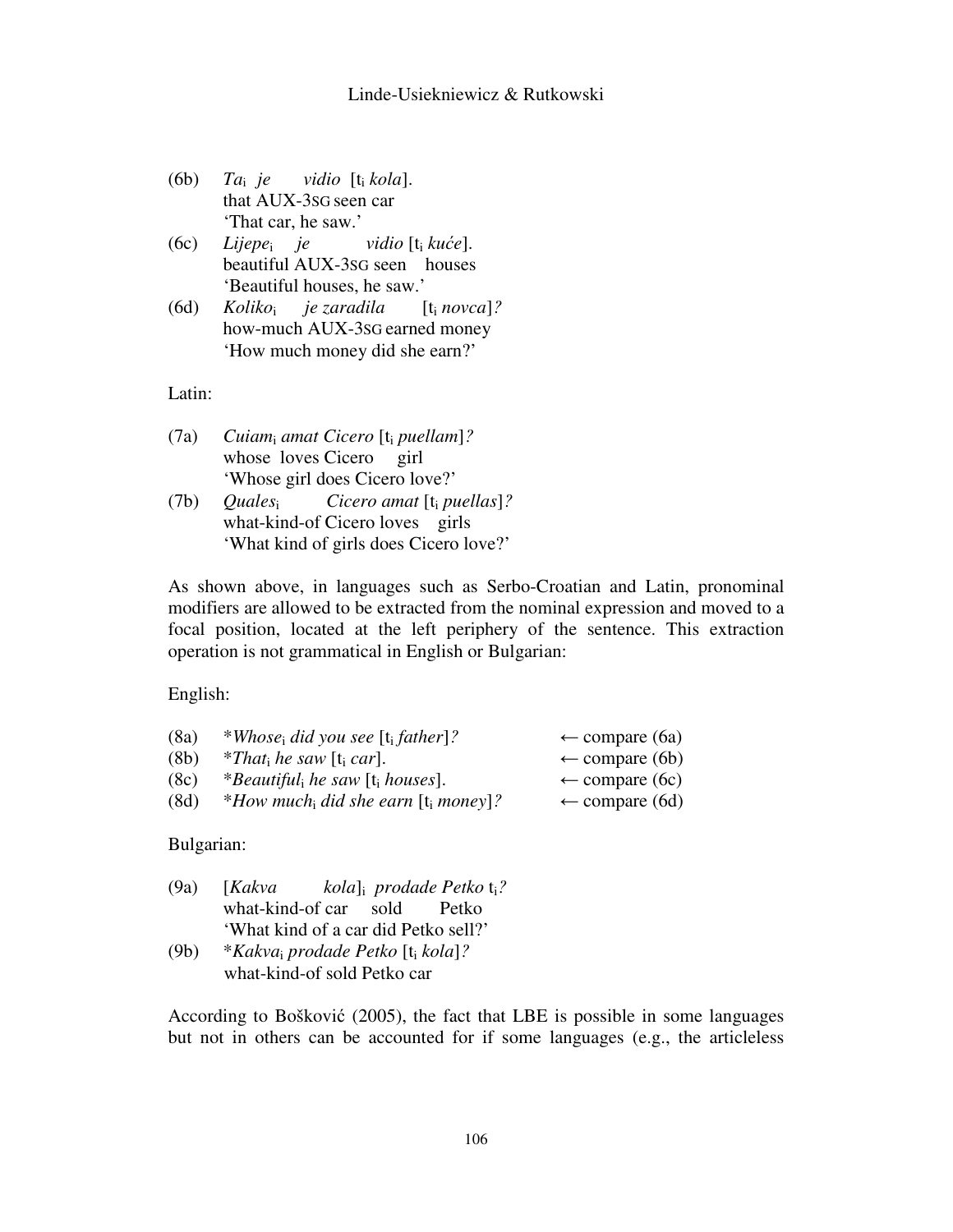Slavic languages) are assumed not to project the DP layer. He argues that the position of adjectives in DP and non-DP languages is different and follows Abney (1987) in assuming that A(djective) might be analysed as a functional head in the region between DP and NP.<sup>2</sup> However, Bošković (2005) claims that Abney's (1987) AP-over-NP structure (A selects an NP complement) occurs in DP languages only. In languages which do not have articles nor the DP layer, the APover-NP configuration is not possible (AP cannot function as an argument and, therefore, NP must be the highest nominal projection, taking AP as its specifier). The two types in question are illustrated in (10-11), respectively.

| $(10)$ [DP D [AP Adj [NP N]]]            | $\leftarrow$ the DP (AP over NP) pattern     |
|------------------------------------------|----------------------------------------------|
| $(11)$ [ <sub>NP</sub> AP <sub>N</sub> ] | $\leftarrow$ the non-DP (NP over AP) pattern |

In Bošković's (2005) analysis, the ban on LBE in languages such as English or Bulgarian is related to the fact that adnominal modifiers cannot be separated from the head noun if they are not constituents (only phrasal constituents can undergo this type of movement). In DP (i.e. AP-over-NP) languages, AP is not a constituent to the exclusion of NP:

(12) DP (AP over NP)



On the other hand, in non-DP languages, LBE does not involve non-constituent movement because AP is a separate constituent (NP is not a part thereof):

<sup>&</sup>lt;sup>2</sup> Note that this assumption was questioned in many later papers – for instance, Cinque (1994) argues that adjectives are specifiers of special functional phrases projected above the noun.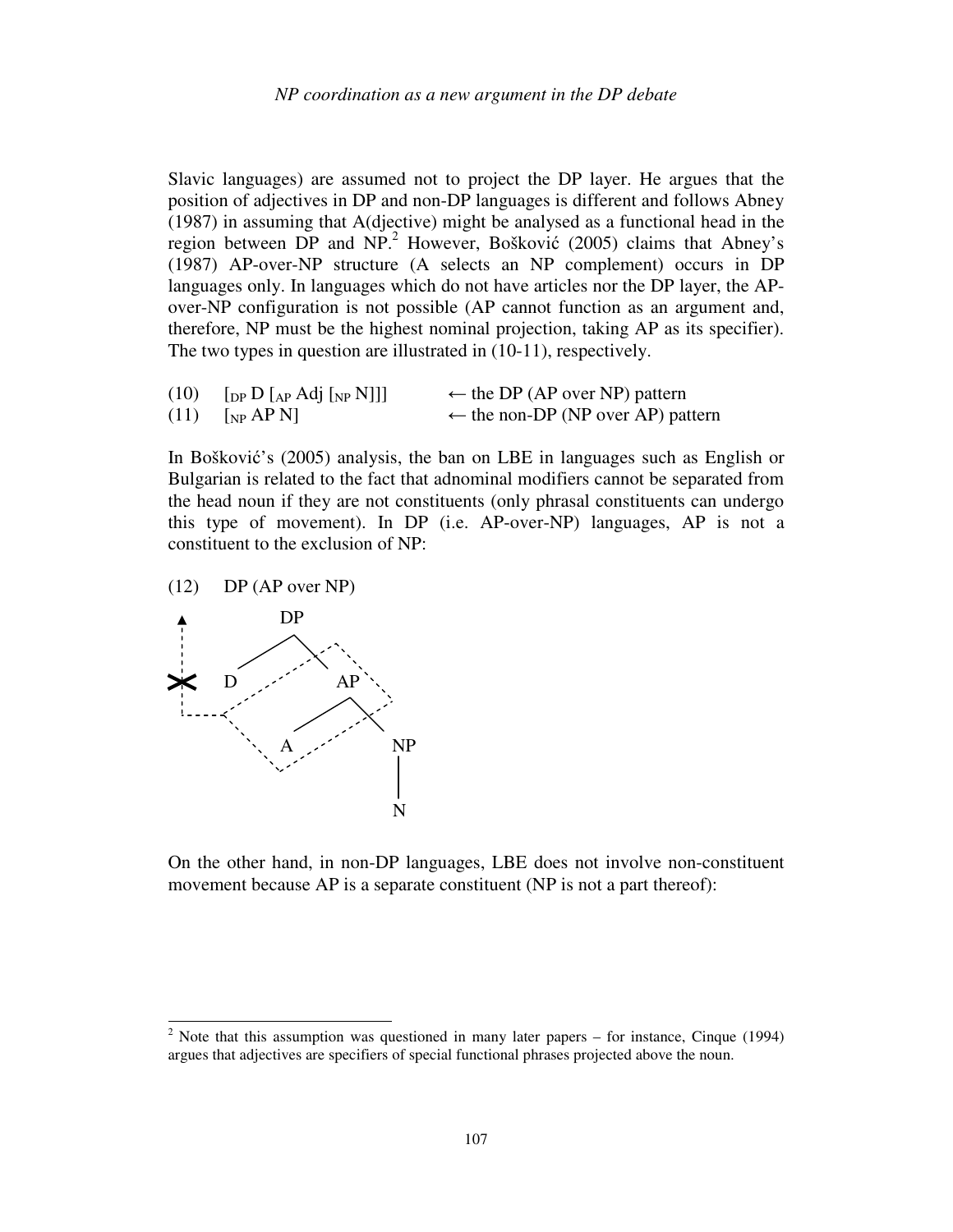

As shown below, Polish allows LBE, which, according to Bošković's (2005) assumptions, means that it should be analysed as a non-DP (NP-over-AP) language:

Non-LBE (unmarked information structure):

- (14a) [*Czyj*ą *dziewczyn*ę]<sup>i</sup> *kocha Cyceron* ti*?* whose girl loves Cicero 'Whose girl does Cicero love?'
- LBE (marked information structure):
- (14b) *Czyj*ą<sup>i</sup> *kocha Cyceron* [t<sup>i</sup> *dziewczyn*ę]*?* whose loves Cicero girl 'Whose girl does Cicero love?'

It should be noted, however, that Bošković's (2005) proposal that LBE is blocked if AP is not a constituent to the exclusion of NP is not necessarily dependent on the presence of the DP layer. Assuming that APs are specifiers in functional projections above NP, their internal structure does not block extraction even if the whole nominal expression is a DP:

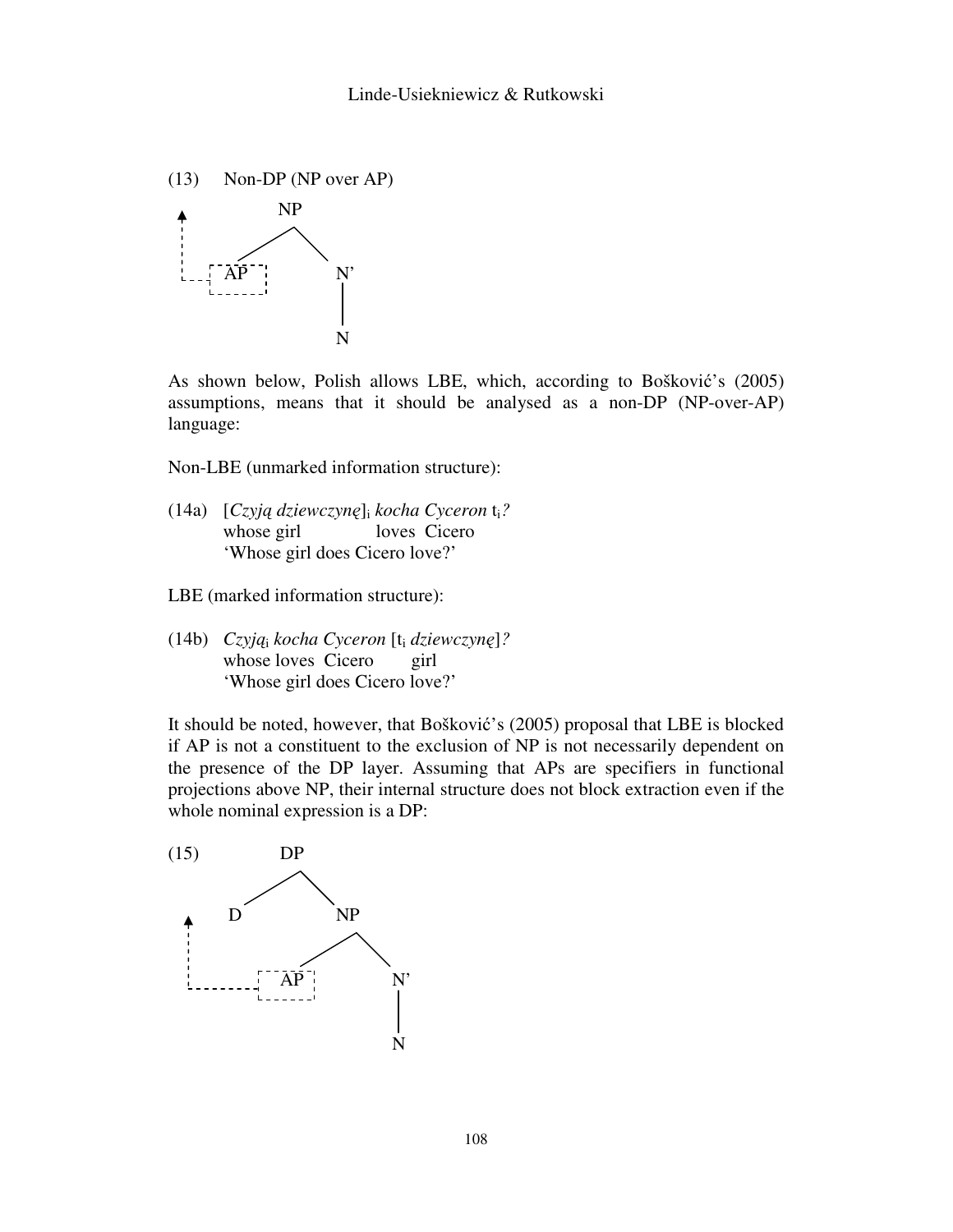Thus, we argue that, although Bošković's (2005) model might offer an interesting explanation of the impossibility of LBE in English (if A is assumed to be a functional head in this language), it does not exclude the DP analysis of languages such as Polish. Moreover, in what follows, we attempt to show that there is evidence against Bošković's (2005) NP-over-AP structure.

### **4 NP coordination in Polish**

We argue that Bošković's (2005) AP placement hypothesis, if valid, should have important implications for the phenomenon of NP coordination.

#### **4.1 Modification of coordinated NPs**

One of the consequences of the NP-over-AP analysis is that adjectives, being NPinternal, are expected not to be able to modify coordinated NPs. On the other hand, this problem should not arise in AP-over-NP languages:

(16a) DP (AP over NP)



(16b) Non-DP (NP over AP)



At first sight, the Polish examples in (17) seem to pattern with the NP-over-AP hypothesis. In example (17a), each NP conjunct is modified independently. On the other hand, as (17b) shows, a coordinated phrase consisting of two NPs cannot be treated as a single plural constituent with respect to adjectival modification. Under the assumption that only constituents may be coordinated, the data in (17) might suggest that, as predicted by Bošković (2005), an NP cannot function as a constituent to the exclusion of the AP in Polish.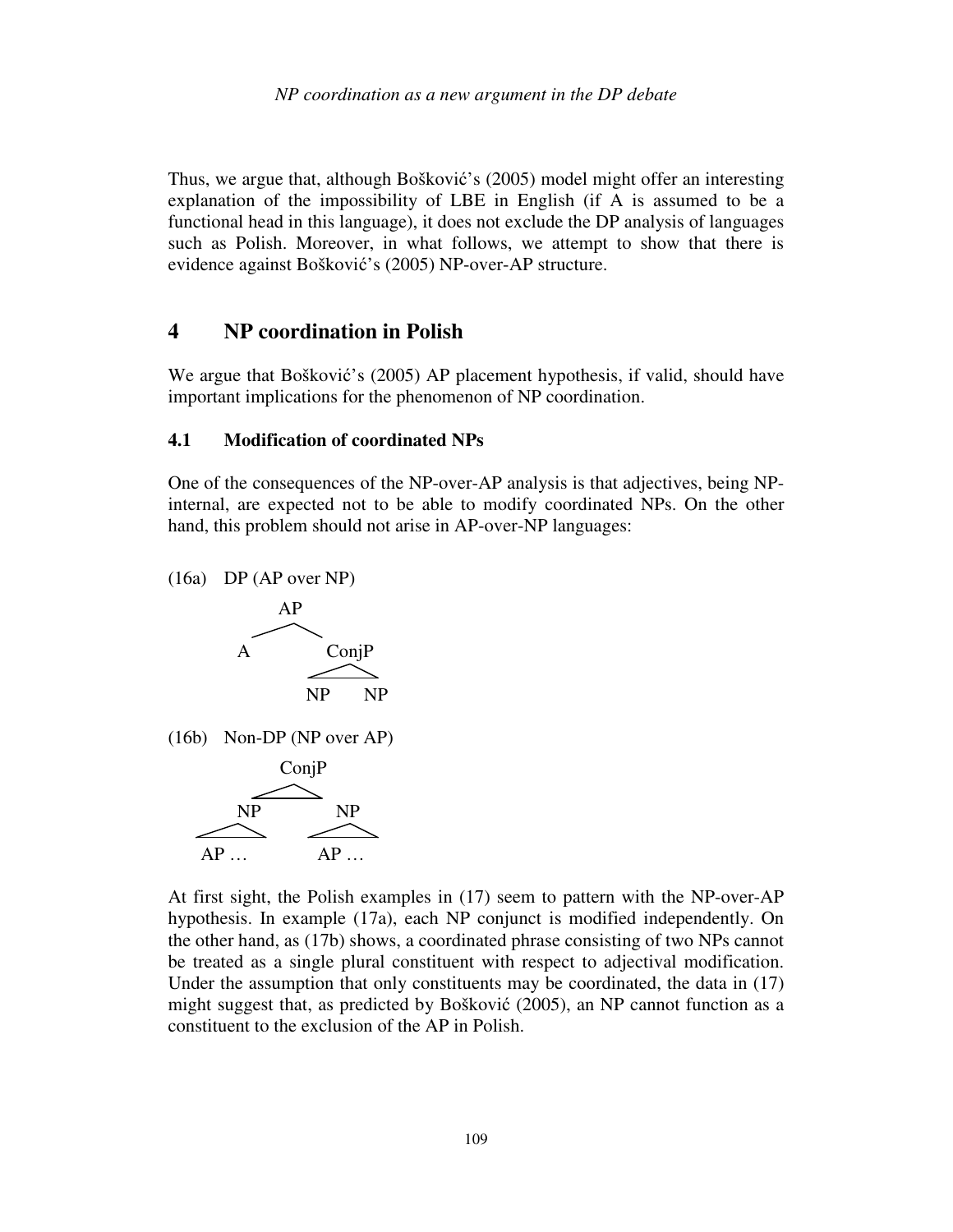#### Linde-Usiekniewicz & Rutkowski

- (17a) *gorzka herbata i gorzka kawa* unsweetened-SING tea and unsweetened-SING coffee 'unsweetened tea and unsweetened coffee'
- (17b) \**gorzkie* [ConjP *herbata i kawa*] unsweetened-PLUR tea and coffee

Plural agreement is grammatical in example (18a) (a copular construction with an adjectival predicate) and (18b) (with AP being a secondary predicate) – this, however, could possibly be explained by claiming that predicative APs are basegenerated outside the extended projection of the noun (thus, they are not NPinternal even if we assume the NP-over-AP structure).

- (18a) *herbata i kawa s*ą *gorzkie* tea and coffee are unsweetened-PLUR 'tea and coffee are unsweetened'
- (18b) *pijam herbat*ę *i kaw*ę *wył*ą*cznie gorzkie* I-drink tea and coffee exclusively unsweetened-PLUR 'I only drink tea and coffee unsweetened'

Furthermore, the fact that, in English (i.e. a language which is widely believed to project DPs), examples such as (19) are grammatical seems to be consistent with Bošković's (2005) analysis of the DP (AP-over-NP) pattern.

 $(19)$  *the nice*  $\lbrack \mathcal{C}_{\text{onip}}$  *boy and girl* 

In summary, the data shown so far make the NP-over-AP analysis of Polish plausible.

Nevertheless, we want to argue that the above *prima facie* conclusions are actually incorrect. First, it should be noted that example (20) is clearly ungrammatical although, in this case (unlike in (17b)), there seems to be no structural reason for the ungrammaticality (which suggests that the article and adjective in (19) are acceptable only because they are not morphologically plural).

(20) \**these nice boy and girl*

The unacceptability of the plural form *these* in (20) does not mean that the coordinated NP structure cannot be preceded by a determiner. As shown in (21), in spite of their singular morphology, determiners such as *this* or *a* may refer to both conjuncts of a coordinated nominal construction.

(21) *this/a nice boy and girl*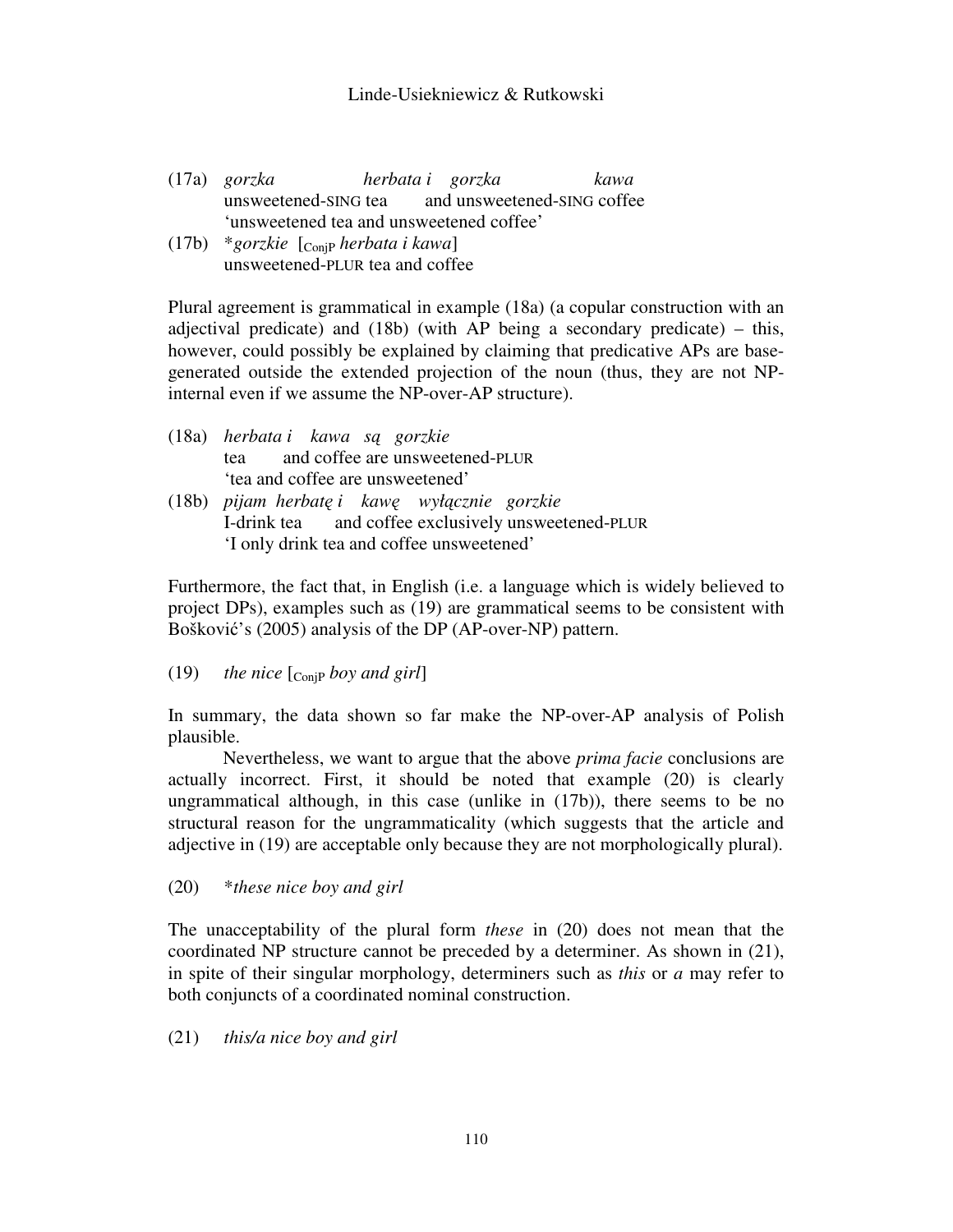As noted, *inter alia*, by Winter (2000) coordinated structures preceded by singular determiners are ambiguous in English:

### (22) *Every linguist and philosopher knows the Gödel Theorem.*

Winter (2000) points out that a Boolean analysis would require the coordinated phrase in (22) to be interpreted as referring to a person who is both a linguist and a philosopher (i.e. to the intersection of the denotations of the two nouns). According to King and Dalrymple (2004), languages such as German or Brazilian Portuguese allow only this interpretation for coordinated structures preceded by a singular determiner. However, in English, it is also possible for the coordinator *and* to take scope over the quantifier *every*. Winter (2000) refers to the latter interpretation as the wide scope reading (as opposed to the narrow scope reading):

Narrow scope:

(23a) (every' (linguist' ∩ philosopher')) (know\_gödel)

Wide scope:

(23b) (every' (linguist') ∩ every' (philosopher')) (know\_gödel)

Heycock and Zamparelli (2005) label the reading formalised in (23b) "split interpretation". They argue that, as regards articles, the split reading is rare crosslinguistically – it is, for instance, clearly ungrammatical in much of Romance:

(24) \**Ce marin et soldat sont souvent ensemble.* this sailor and soldier are often together 'this sailor and soldier are often together'

Interestingly, the split interpretation is allowed in Polish. In many cases, coordinated structures are even more ambiguous than shown above, because, due to the fact that bare nominals are not ungrammatical, phrases such as (25) may have (at least) three different interpretations – see (26a-c).

- (25) *ten student I policjant* this student and policeman 'this student and policeman'
- (26a) this [student & policeman]
- (26b) [this student]  $&$  [this policeman]
- (26c) [this student]  $&$  [a/the policeman]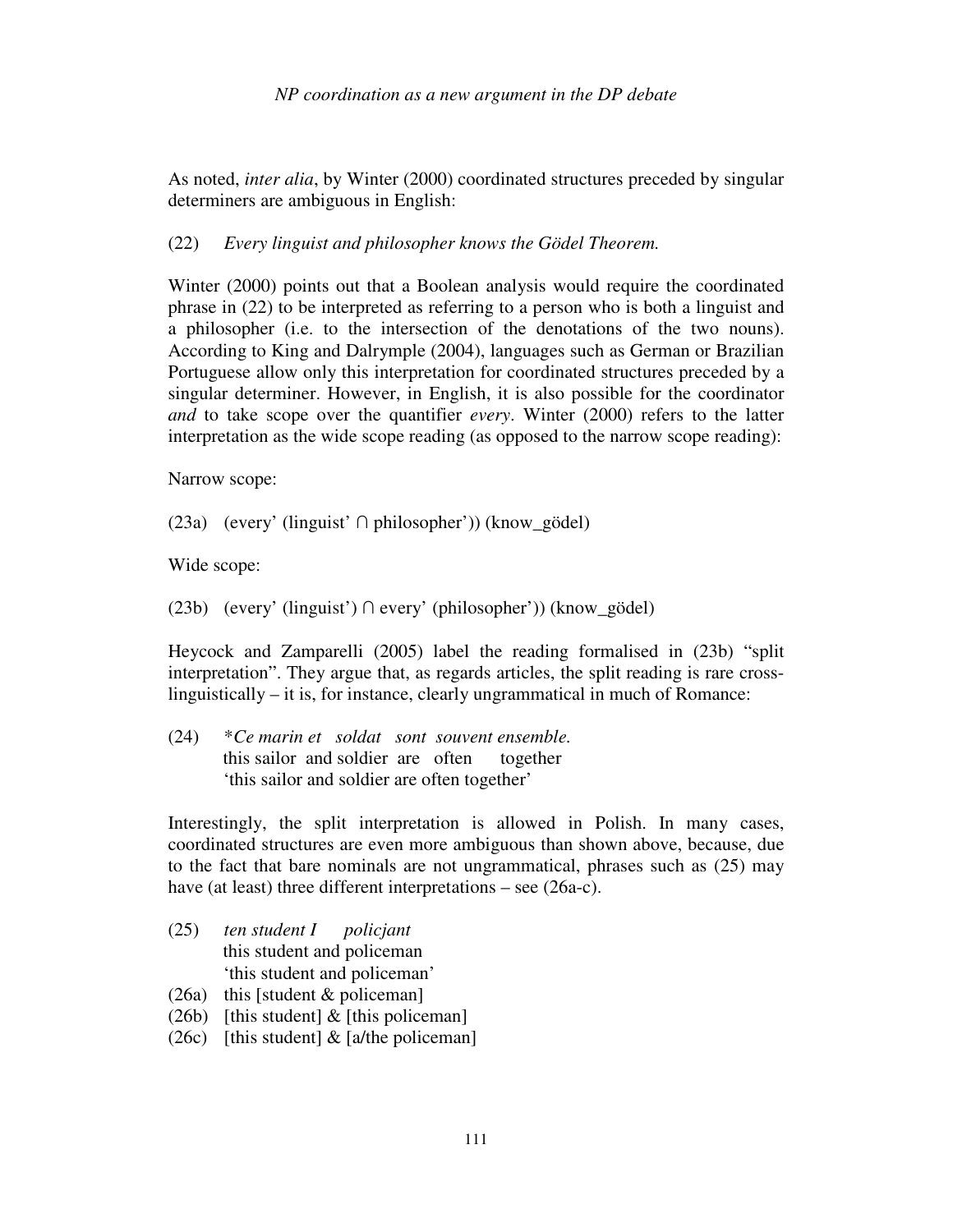The fact that the split reading is acceptable is best observed in examples such as (27-28), where an interpretation parallel to either (26a) or (26c) is very implausible.

- (27) *Pijam gorzk*ą *herbat*ę *i kaw*ę*.* I-drink unsweetened-SING tea and coffee 'I drink unsweetened tea and coffee.'
- (28) *Na ka*ż*dym wydziale stypendium dostanie jeden profesor, doktorant i magistrant.* on each department fellowship will-get one professor PhD-student and MA-student 'In each department, one fellowship will be given to a professor, one to a PhD student and one to an MA student.'

Therefore, we take examples such as (27-28) to indicate that singular NP conjuncts in Polish can in fact be subject to modification of the wide scope type but, similar to English and unlike Russian (see (29)), the modifying element has to be morphologically singular (the plural forms in (18a-b) are not DP-internal and, therefore, they do not exhibit singular morphology).

(29) *èti mudryje muž i žena* (Russian) these wise-PLUR man and woman 'this wise man and woman'

Heycock and Zamparelli (2005) argue that the singularity/plurality mismatch exemplified in  $(21)$  is possible because a syntactic feature for number ( $\pm$ PLUR) is distinct from a semantic one (which they label ±LATT for 'lattice'). They consider the split between the two features responsible for phenomena such as the fact that in Hungarian a semantically plural noun remains morphologically singular when it is preceded by a numeral:

- (30a) *Öt hajót láttam.* 5 ship I saw 'I saw 5 ships.'
- (30b) *Hajókat láttam.* ships I saw 'I saw ships.'

Another analysis based on featural distinctions has been proposed by King and Dalrymple (2004). They distinguish two types of agreement features associated with nouns: CONCORD features (responsible for agreement between a noun and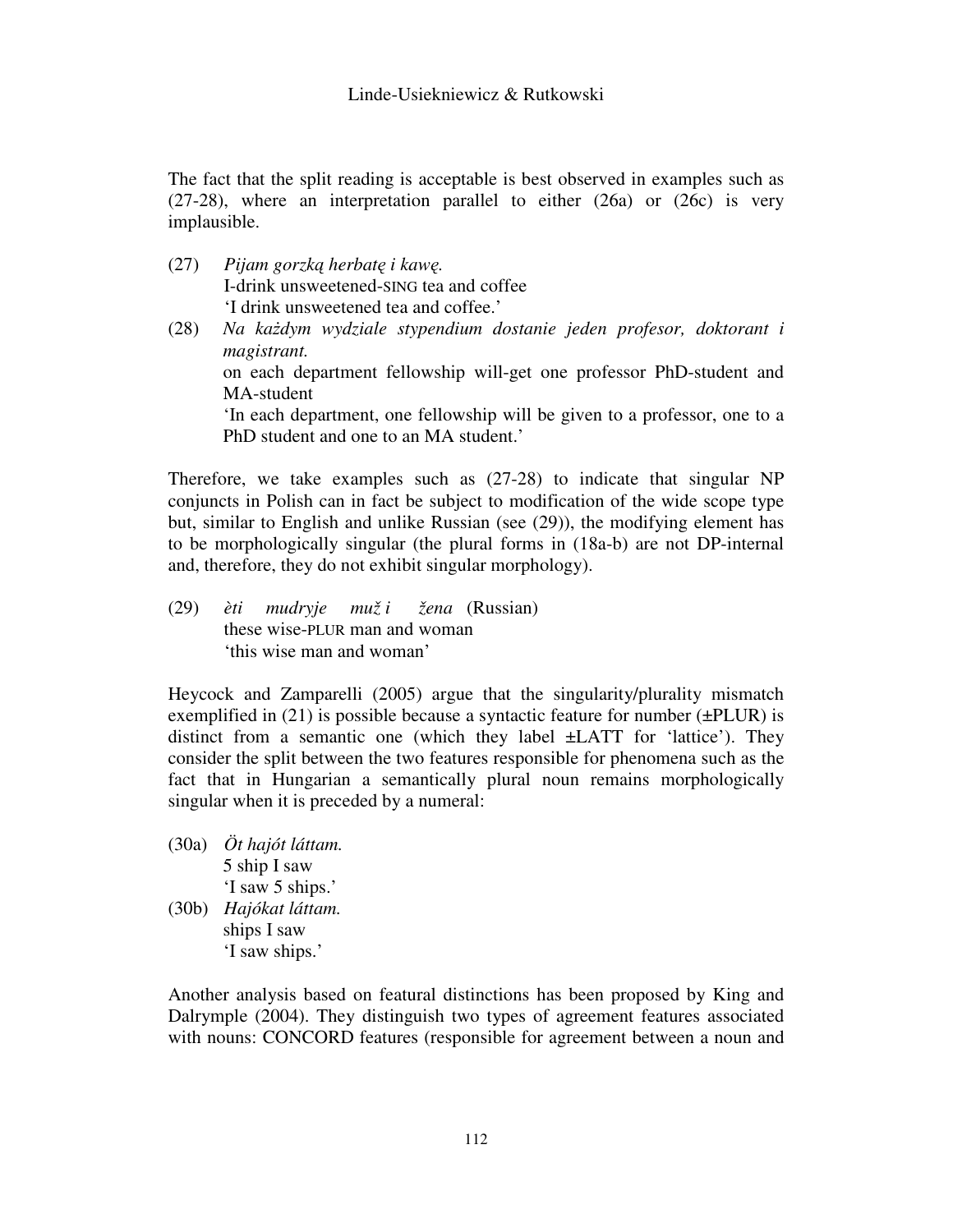its modifiers) and INDEX features (responsible for semantic agreement between a nominal construction and a verb). We will not discuss the above approaches in detail because they are not essential for the analysis presented here. From our point of view, the most important conclusion of those studies is that, in languages such as Polish, a singular determiner/modifier may be combined with both conjuncts of a coordinated singular NP construction. We take this observation to indicate that such a determiner/modifier cannot be a part of either of the coordinated NPs. This is illustrated in (31).

 $(31)$  [AP-SING [NP-SING & NP-SING]]

The above structure is difficult to reconcile with Bošković's (2005) NP-over-AP pattern. A possible way out of this problem would be to assume that the surface structure in (32a) is derived from the base configuration in (32b) through AP ellipsis under identity:

- (32a) *słodka herbata i kawa* sweet-SING tea and coffee 'sweet tea and coffee'
- (32b) *słodka herbata i słodka* kawa sweet-SING tea and sweet-SING coffee

However, even this assumption would fail to account for the narrow scope interpretation illustrated in (26a). It does not seem plausible to propose that two copies of the same adjective are base generated in this case. It should be noted that none of the interpretations in (26a-c) corresponds to examples such as (33).

(33) *dziewi*ę*ciuset profesorów, doktorantów i magistrantów* nine-hundred professors PhD-students and MA-students 'nine hundred professors, PhD students and MA students'

The above phrase cannot be interpreted in a Boolean way (as in (26a)) due to pragmatic reasons. Neither is it possible to subsume it under the type illustrated in (26b) – examples (33) and (34) are not synonymous.

(34) *dziewi*ę*ciuset profesorów, dziewi*ę*ciuset doktorantów i dziewi*ę*ciuset magistrantów*  nine-hundred professors nine-hundred PhD-students and nine-hundred MA-students 'nine hundred professors, nine hundred PhD students and nine hundred MA students'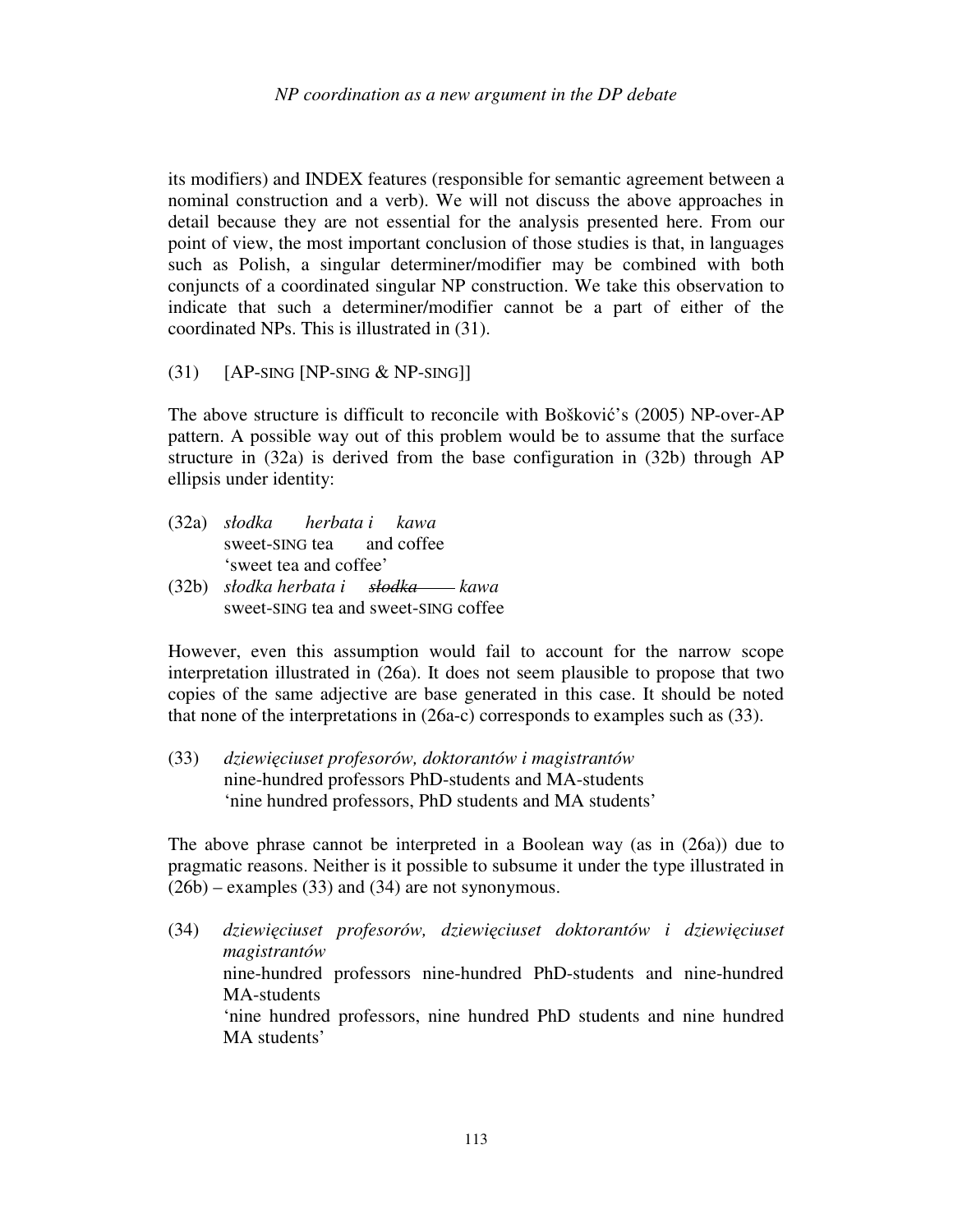Finally, we cannot interpret (33) by analogy to (26c) because all the three conjuncts in (33) are assigned genitive by the numeral. It should be noted that, according to Bošković's (2005) model, numerals must be analysed as NP-internal (similarly to adjectives and other modifiers). Thus, we argue that the NP-over-AP pattern should not allow structures such as (33) (even if we assume that repeated NP-internal modifiers are subject to ellipsis).

In conclusion, only the structure proposed in (31) can correspond to all examples of modified NP coordination discussed in the present paper.

#### **4.2 Multiple DP-internal layers of coordination**

Pereltsvaig (2005) points out that the relative order of adjectives in Russian (an articleless language) is not freer than the relative order of adjectives in English. Note that Bošković's (2005) model predicts the order of adjectival modifiers in the articleless Slavic languages to be relatively free (multiple adjectives are assumed to reside in multiple specifiers of the same nominal head). Therefore, Pereltsvaig (2005) argues that Bošković's (2005) NP-over-AP analysis is not supported by the data she analyses. Instead, she proposes to derive the relatively strict ordering of Russian adjectives from the order of functional phrases projected above NP, which should correspond to the semantic hierarchy postulated by Scott (2002):

(35) Ordinal  $>$  Cardinal  $>$  Subjective Comment  $>$  Evidential  $>$  Size  $>$  Length  $>$ Height > Speed > Depth > Width > Temperature > Wetness > Age > Shape > Color > Nationality/Origin > Material

Pereltsvaig's (2005) observations seem to hold also for Polish structures with two (or more) adjectives: the further apart the two adjectives are on Scott's (2002) scale, the stricter their relative ordering is likely to be – thus, from the point of view of information structure, the order in (36a) is more natural than the one in (36b) (the adjectives *polski* 'Polish' belongs to Scott's (2002) ORIGIN type, whereas the adjective *dobry* 'good' belongs to the SUBJECTIVE COMMENT type):

- (36a) *te pi*ęć *dobrych polskich policjantek* these five good Polish policewomen 'these five good Polish policewomen.'
- (36b) ?*te pi*ęć *polskich dobrych policjantek* these five Polish good policewomen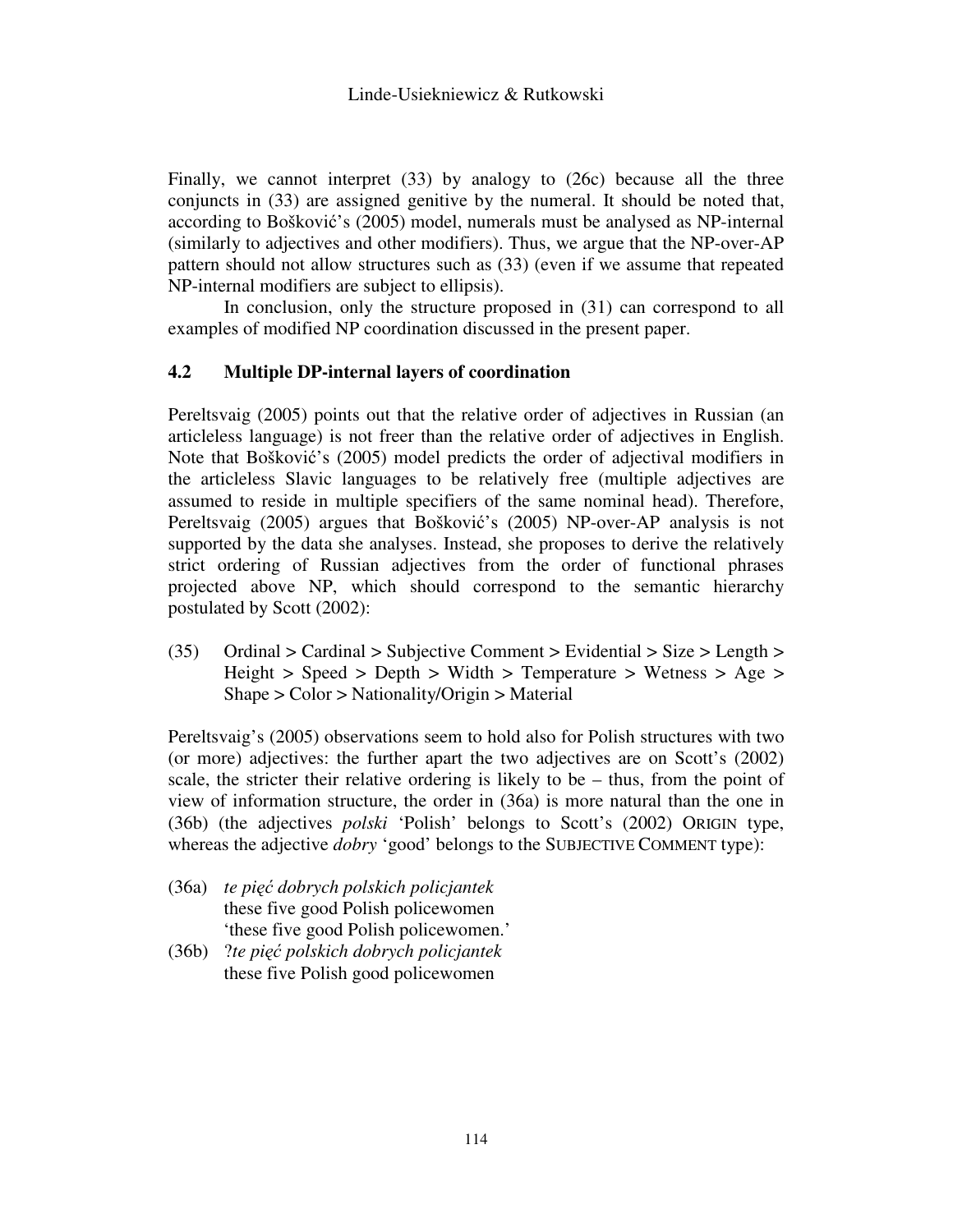A simplified illustration of the differences between the analyses of adjectives advocated by Bošković (2005) and Pereltsvaig (2005) is provided in the structures in (37a-b) (which correspond to example  $(36)$ ).<sup>3</sup>

The NP-over-AP model:

(37a)  $\lceil N_P t e \rceil_N$  *pięć*  $\lceil N \cdot d \cdot d \cdot N \rceil_N$  *polskich*  $\lceil N \cdot d \cdot d \cdot M \rceil$ 

The DP model:

l

(37b) [DP *te* [NumP *pi*ęć [αP-EVAL *dobrych* [αP-ORIGIN *polskich* [NP *policjantek* ]]]]]

We argue that Bošković's (2005) model does not account for the fact that, as shown in (38a-e), coordination is possible at many phrasal levels within the DP structure.

- (38a) *te pi*ęć *dobrych polskich policjantek i lingwistek* these five good Polish policewomen and linguists 'these five good Polish policewomen and linguists.'
- (38b) *te pi*ęć *dobrych polskich policjantek i niemieckich lingwistek* these five good Polish policewomen and German linguists 'these five good Polish policewomen and German linguists.'
- (38c) *te pi*ęć *dobrych polskich policjantek i wspaniałych niemieckich lingwistek* these five good Polish policewomen and excellent German linguists 'these five good Polish policewomen and excellent German linguists.'
- (38d) *te pi*ęć *dobrych polskich policjantek i siedem wspaniałych niemieckich lingwistek* these five good Polish policewomen and seven excellent German linguists 'these five good Polish policewomen and seven excellent German linguists.' (38e) *te pi*ęć *dobrych polskich policjantek i tamte siedem wspaniałych*
- *niemieckich lingwistek* these five good Polish policewomen and those seven excellent German linguists 'these five good Polish policewomen and those seven excellent German linguists.'

<sup>&</sup>lt;sup>3</sup> For ease of presentation, we use the labels  $\alpha$ P-EVAL(UATION) and  $\alpha$ P-ORIGIN, which do not appear in Pereltsvaig (2005) – she considers  $\alpha$ P a functional category which can be reiterated (the relative ordering of the adjectives follows from Scott's (2002) hierarchy).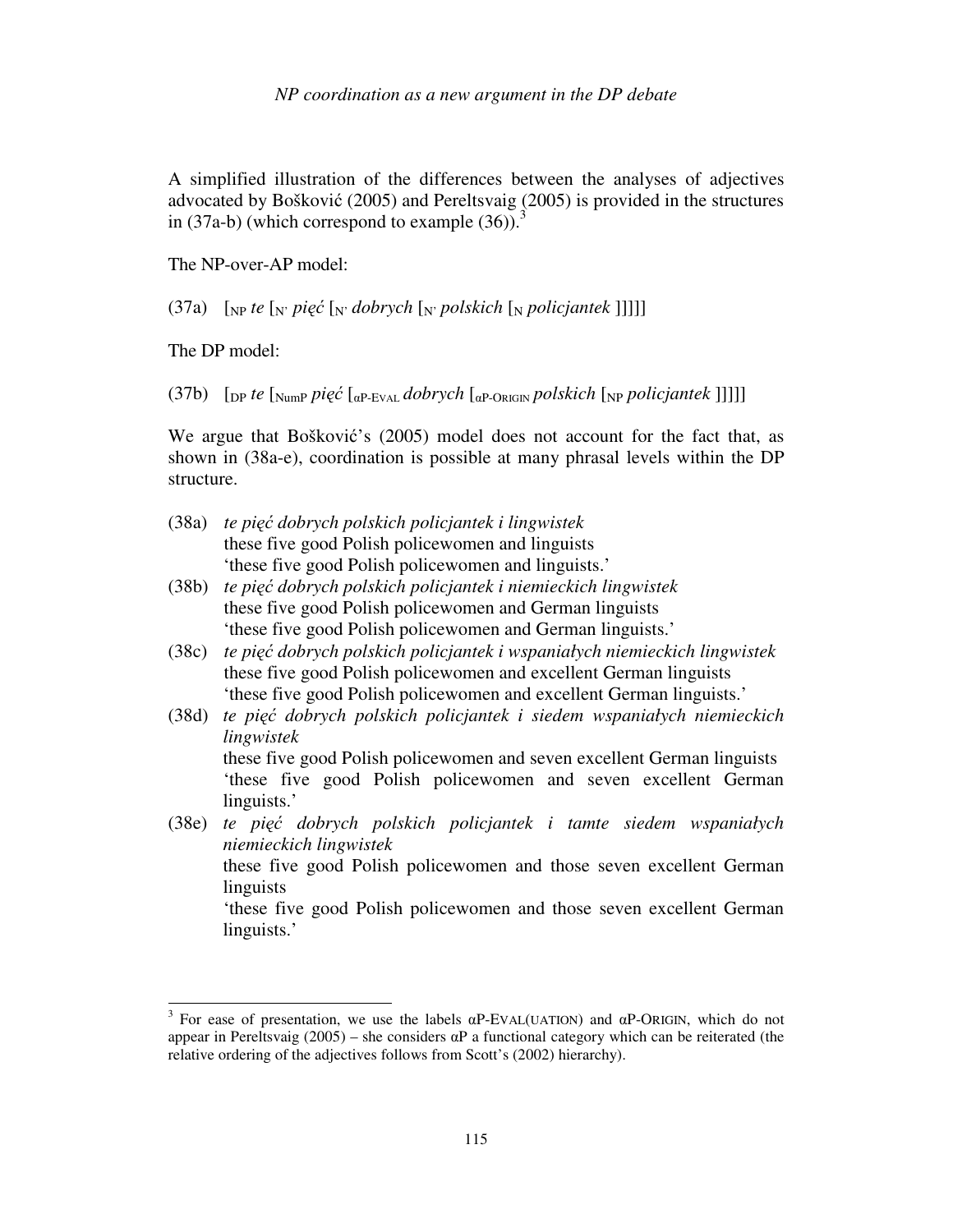In Bošković's (2005) model, the structures coordinated in examples (38a-d) are not phrasal constituents. Thus, they should not be able to function as phrasal conjuncts. On the other hand, nominal structures consist of a number of independent functional layers, according to the DP model shown in (38b). Therefore, phrasal coordination may be allowed at each of those levels:

- (39a) [DP [NumP  $\lceil \alpha P\text{-EVALUATION} \rceil \alpha P\text{-ORIGIN}$  [ConjP]]]]]  $\rightarrow$  NP coordination
- (39b) [DP [NumP  $\lceil \alpha P \text{EVALUATION} \rceil \text{Coni[P]]} \rceil \rightarrow \alpha P \text{ORIGIN coordination}$
- (39c) [DP [NumP [ConjP]]]  $\rightarrow \alpha$ P-EVAL coordination
- (39d) [DP  $[ConjPl] \rightarrow NumP$  coordination
- (39e)  $[ConjP] \rightarrow DP$  coordination

It should be stressed again that the structure illustrated in (37b), even though it assumes the DP layer, is nonetheless consistent Bošković's (2005) claim that LBE is possible only if it does not involve non-constituent movement. APs are specifiers of functional projections above the head noun (Pereltsvaig's (2005) αPs), and consequently constituents (thus, they need not be NP-internal in order to be extracted).

# **5 Conclusion**

Bošković's (2005) NP-over-AP hypothesis is not supported by the facts of NP coordination in Polish. A DP analysis of Polish seems to be necessary in this case because it provides a rich functional structure, which can explain the possibility of NP-external adjectival modification and phrasal coordination at various levels.

# **References**

- Abney, Steven P. 1987. *The English noun phrase in its sentential aspect*. Ph.D. dissertation, MIT.
- Bošković, Željko. 2005. On the locality of left branch extraction and the structure of NP. *Studia Linguistica* 59:1-45.
- Cardinaletti, Anna. 1994. On the internal structure of pronominal DPs. *The Linguistic Review* 11:195-219.
- Cinque, Guglielmo. 1994. On the evidence for partial N movement in the Romance DP. In *Paths towards universal grammar: studies in honor of Richard S. Kayne*, ed. Guglielmo Cinque, Jan Koster, Jean-Yves Pollock, Luigi Rizzi and Raffaella Zanuttini, 85-110. Washington, D.C.: Georgetown University Press.